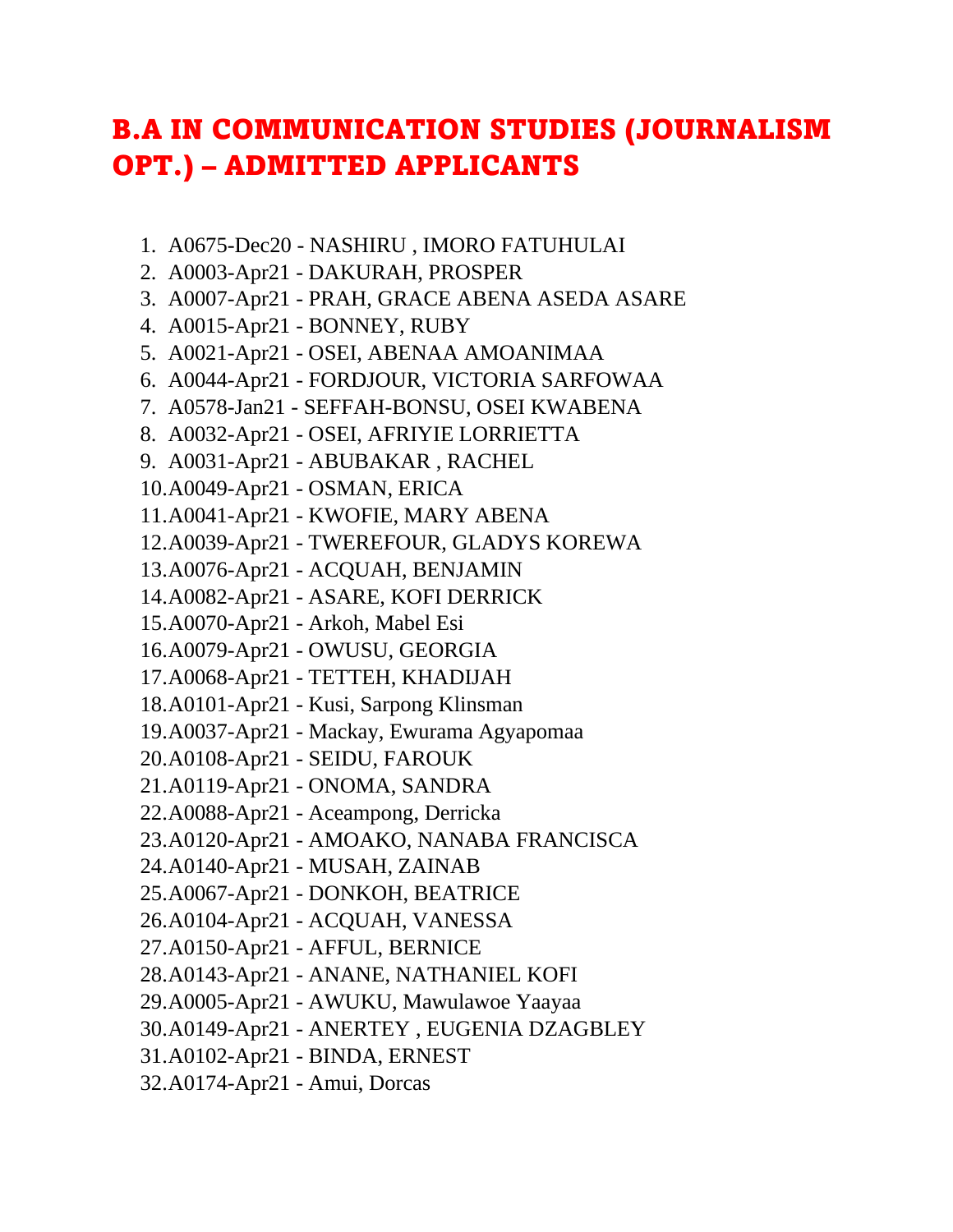33.A0159-Apr21 - TETTEY, GLORIA 34.A0187-Apr21 - Dorgbor, Ransford 35.A0200-Apr21 - Salifu, Rafiatu 36.A0172-Apr21 - Mbroh, Paulina 37.A0208-Apr21 - AKOBOAH, AGNES 38.A0189-Apr21 - GBEKLE, EUNICE 39.A0194-Apr21 - AKOTO, JENNIFER 40.A0165-Apr21 - QUARSHIE, LOVIA DZIFA 41.A0203-Apr21 - ACQUAH, BEATRICE 42.A0100-Apr21 - AMPAH, BRIDGET ABAKA 43.A0007-May21 - Agyei, Emmanuella Adelaide 44.A0008-May21 - Iddrisu , Mariam 45.A0023-May21 - OWUSU, MAGIDA 46.A0222-Apr21 - ABDULAI, SALIMA 47.A0056-May21 - ABAMBIL , MATHIAS BRAIMAH 48.A0060-May21 - Ibrahim, Salamatu 49.A0008-Mar21 - Hagan, Beatrice 50.A0045-May21 - AGYARE, KEVIN KWASI 51.A0082-May21 - ADDAI, MICHAEL 52.A0055-May21 - ADJEI, BENEDICTA 53.A0086-May21 - Tetteh, Joyce 54.A0091-May21 - FRIMPONG, DORA FOSU 55.A0090-May21 - AMPONSAH, LAWRENCE 56.A0106-May21 - ADDO, BEATRICE EFIA 57.A0064-May21 - OWUBAH, FRANCISCA NANA 58.A0099-May21 - ASANTE, ABIGAIL 59.A0116-May21 - ASAFOAH, VINCENTIA 60.A0088-May21 - AMOAH, KEZIA 61.A0094-May21 - ABUBAKAR, AYISHATU 62.A0127-May21 - EMEFA, JUSTINA 63.A0017-May21 - NII-QUAYE , BEAUTY 64.A0016-May21 - OWUSU ADANSI, EMMANUEL 65.A0144-May21 - Nettey, Rudolph 66.A0153-May21 - KPOR, CHRISTABEL MAWUNYO 67.A0137-May21 - Amoah, Dacosta 68.A0151-May21 - AHAMA, KUASSI MARCELIN 69.A0149-May21 - Manu, Obed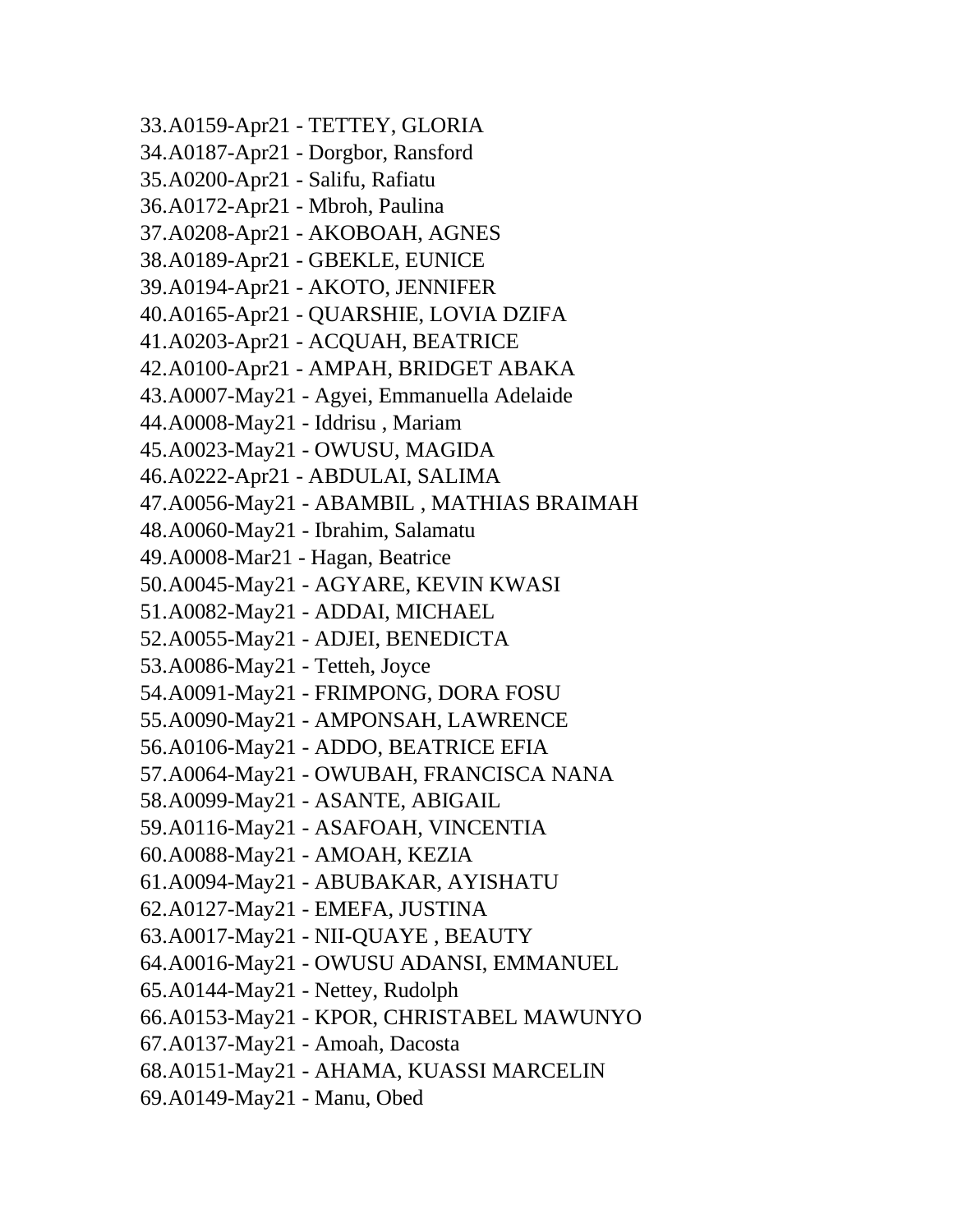70.A0155-May21 - OFFIE, CINDY 71.A0160-May21 - DE-GRAFT, LEAH TAKYI 72.A0129-May21 - YIGAH, CLINTON SELASI 73.A0180-May21 - LAMPTEY, DIANA NAA LAMILEY 74.A0186-May21 - Aidoo , Emmanuel 75.A0147-May21 - KABUKUOR, MAVIS 76.A0187-May21 - KWAW, ELIZABETH 77.A0191-May21 - AKIMBI, EMMANUELLA MBAMA 78.A0181-May21 - TAWIAH, MARY ABA 79.A0172-May21 - SARQUAH, RACHAEL EGYIREWAA 80.A0184-May21 - WIAFE, CHRISTIANA 81.A0245-May21 - Mensah, Ruth Ann 82.A0238-May21 - OSEI, OPOKU ISAAC 83.A0174-May21 - DANQUAH, JOYCELIN AMPOFOA 84.A0247-May21 - Aidoo, Abena Emmanuella 85.A0237-May21 - AFRIFA, GLADYS 86.A0229-May21 - ADDISON, HARRIET 87.A0240-May21 - EGYIR, GERTRUDE 88.A0261-May21 - Nkansah, Doreenda 89.A0262-May21 - OKYERE, DANIEL OPOKU 90.A0281-May21 - Zakaria, Atau Mukatilu 91.A0012-May21 - Dogbe, Gloria 92.A0006-Jun21 - Agornyo, Josephine Mawusi 93.A0223-May21 - AGYEMANG, NANA AMA 94.A0246-May21 - ABDULAI, ADIZAH 95.A0032-Jun21 - BOAKYE, KYEREWAA SARAH 96.A0244-May21 - AMPONG, MABEL 97.A0219-May21 - KAGATSE, GRACE YAYRA 98.A0009-Mar21 - Nsiah, Williams 99.A0051-Jun21 - AMOAKO, PEARL 100. A0061-Jun21 - Mawuvi, Joycelyn 101. A0075-Jun21 - ANANI, ELIAKEM 102. A0074-Jun21 - AMEYAA, ABIGAIL 103. A0080-Jun21 - AWUKU, AMA SANDRA 104. A0009-Apr21 - LARYEA, ROBERTA 105. A0102-Jun21 - ABASS, FATI 106. A0114-Jun21 - YEBOAH, MATILDA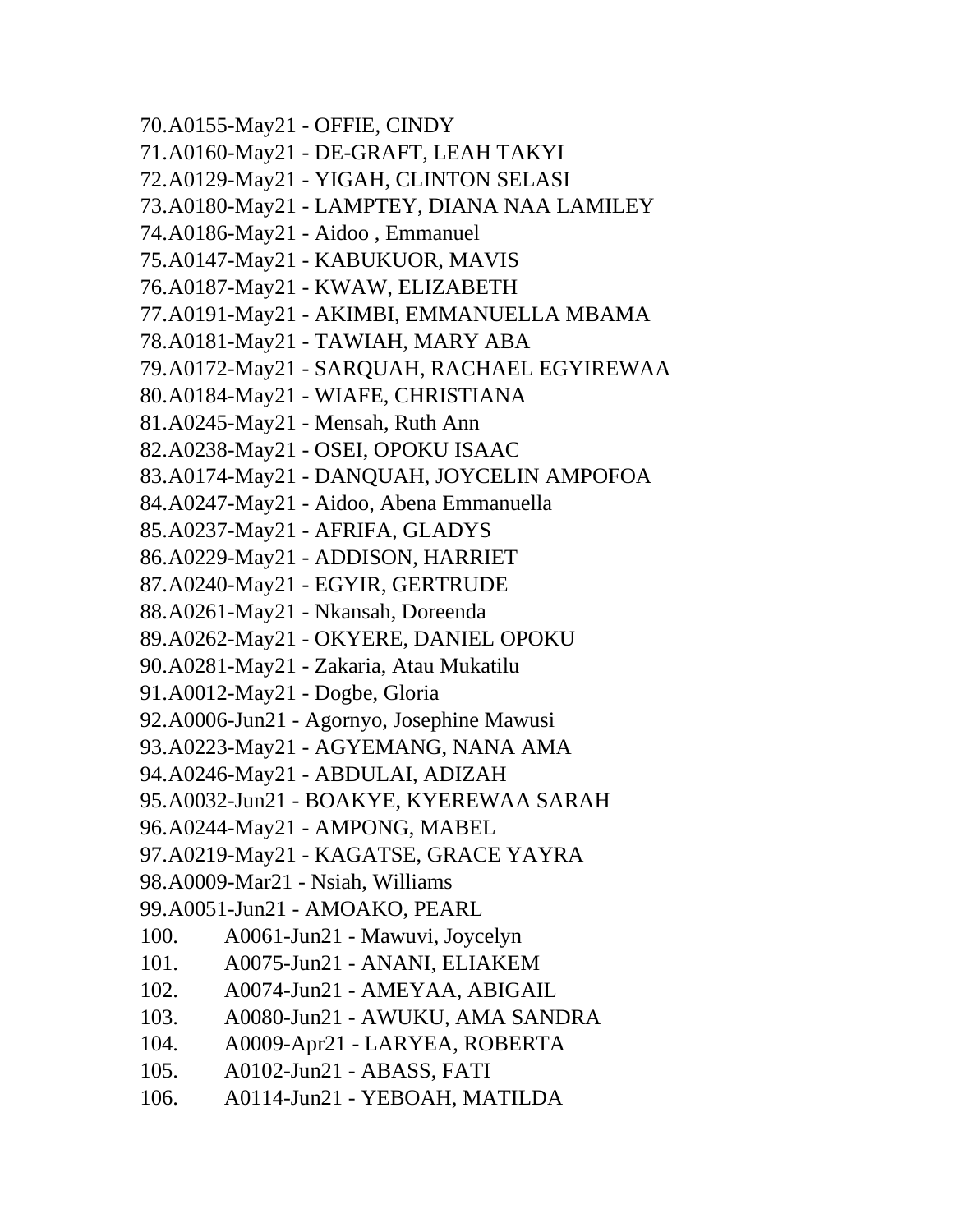| A0119-Jun21 - OFOSU, WINNIFRED               |
|----------------------------------------------|
| A0125-Jun21 - YEBOAH, BEATRICE               |
| A0256-May21 - AVORLI, PRISCILLA              |
| A0144-Jun21 - TETTEH, ACHIAA ROSEMOND        |
| A0159-Jun21 - AMOAH, TITUS KOFI              |
| A0121-Jun21 - Amoh, Spendilove               |
| A0193-Jun21 - ENYIA, BECKY ONYINYE           |
| A0078-Jun21 - ATWUMAA, AGNES                 |
| A0204-Jun21 - DORGBEFU, VERA                 |
| A0201-Jun21 - AMEDORME, ESPOIRE YAO DICKSON  |
| A0141-Jun21 - Bredu, Michael                 |
| A0046-Jun21 - ALHASSAN, RAMATU               |
| A0053-Jun21 - AMOAKOA, FRANCISCA             |
| A0214-Jun21 - ODURO, FRANCIS OBENG           |
| A0210-May21 - ADJEI, CARIS LONDON KAAH       |
| A0234-Jun21 - Annan, Israel Bright Nii Adama |
| A0170-Jun21 - MENSAH, PHILIPA                |
| A0231-Jun21 - OWUSU, ROBERTA                 |
| A0194-Jun21 - AWUDI, FRANCISCA               |
| A0090-Apr21 - SOWAH, REHOBOTH NAA            |
| A0228-Jun21 - Adams, Augustina Adobea        |
| A0266-Jun21 - ASANTEWAA, BELINDA             |
| A0263-Jun21 - ADJEI-AKPOR, JOANNA NAA ATSWEI |
| A0272-Jun21 - OSEI, EUNICE CHRISTABEL        |
| A0273-Jun21 - Kumah, Robert                  |
| A0284-Jun21 - ESSEL, SARAH                   |
| A0103-Jun21 - KUMI, REGINA OBENEWAA          |
| A0294-Jun21 - KWAFFO, ERNESTINA NAA OPPONBEA |
| A0334-Jun21 - BOATEMAA, OPHELIA              |
| A0243-Jun21 - MENSAH, OFOSUA PRISCILLA       |
| A0326-Jun21 - Avanu, Judy Yayra              |
| A0315-Jun21 - SARPONG, BEATRICE              |
| A0349-Jun21 - AGBAI, MAWUFEMOR MERCY         |
| A0348-Jun21 - Eyi, Stephen                   |
| A0347-Jun21 - Shahadu, Samira Maltiti        |
| A0363-Jun21 - FRIMPONG, JOSEPHINE            |
| A0360-Jun21 - Agu, Korkor                    |
|                                              |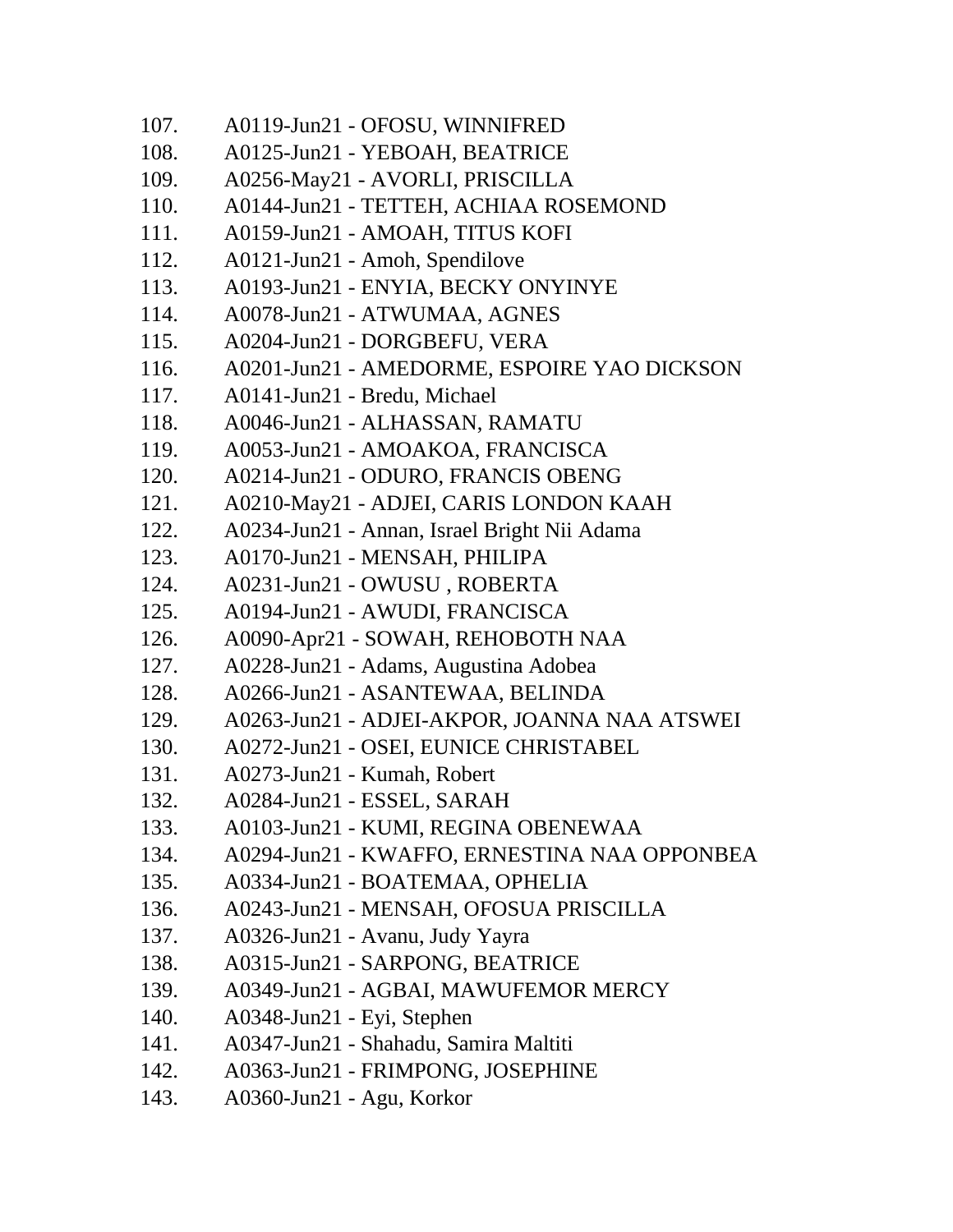| 144. | A0346-Jun21 - ISSAH, ABESONG RUFIATU           |
|------|------------------------------------------------|
| 145. | A0343-Jun21 - ADUFO, EUNICE                    |
| 146. | A0164-May21 - MINNOW, DAMIEN                   |
| 147. | A0379-Jun21 - ADONU, KOFI MOSES                |
| 148. | A0014-Jul21 - DZREKE, THOMAS KWAME             |
| 149. | A0335-Jun21 - ARTHUR, ADJOA PATIENCE           |
| 150. | A0018-Jul21 - ADJEI, RICHARD ADJETEY           |
| 151. | A0387-Jun21 - OPOKU, OLIVIA ASANTEWA           |
| 152. | A0026-Jul21 - ASARE, VERA                      |
| 153. | A0301-Jun21 - GABLAH, FELICIA                  |
| 154. | A0001-Jul21 - ACHIAA, SANDRA NANA              |
| 155. | A0030-Jul21 - PEPRAH, JULIET ABENA             |
| 156. | A0355-Jun21 - KABA, CLARE ASEWE                |
| 157. | A0059-Jul21 - APEKEY, ROSEMARY                 |
| 158. | A0152-Jun21 - ACQUAH, GRACE AMA                |
| 159. | A0063-Jul21 - AMOABENG, CHRISTABEL             |
| 160. | A0073-Jul21 - ALHASSAN, FESATU                 |
| 161. | A0128-Apr21 - MENSAH, REBECCA ADOLEY           |
| 162. | A0084-Jul21 - Adom, Ramzia Norkor              |
| 163. | A0098-Jun21 - ARTHUR -COBBINA, GENEVIEVE       |
| 164. | A0095-Jul21 - AVORSEY, CHARLOTTE ADWOA         |
| 165. | A0325-Jun21 - ESHUN, JOSEPHINE                 |
| 166. | A0091-Jul21 - LOMO, JUSTINA NAA ADJELEY        |
| 167. | A0063-Jun21 - ANDOH, PERPETUAL ANTWIWAA        |
| 168. | A0111-Jul21 - Barnor, Salomey                  |
| 169. | A0142-Jul21 - GYAN, NORA                       |
| 170. | A0121-Jul21 - AMEYAW, NANA YAW                 |
| 171. | A0133-Jul21 - Hini, Ntifafa Delali             |
| 172. | A0134-Jul21 - Ankrah, Michael                  |
| 173. | A0083-Jun21 - DWAMENA, LESLEY ABENA ANTWIWAA   |
| 174. | A0119-Jul21 - ALI, IVY ESINAM                  |
| 175. | A0135-Jul21 - DANQUAH, BOACHIE AMANDA AMANKWAA |
| 176. | A0146-Jul21 - OTENG, JUDITH SEKYERE            |
| 177. | A0115-Jul21 - OPOKU-OFORI, RICHARD BOATENG     |
| 178. | A0300-Jun21 - ANOKYE, ANOKYEWAA NANA AKUA      |
| 179. | A0197-Jul21 - YUSSIF, LATIFA                   |
| 180. | A0064-Jul21 - Ahey, Treshia Selasi Awura Adjoa |
|      |                                                |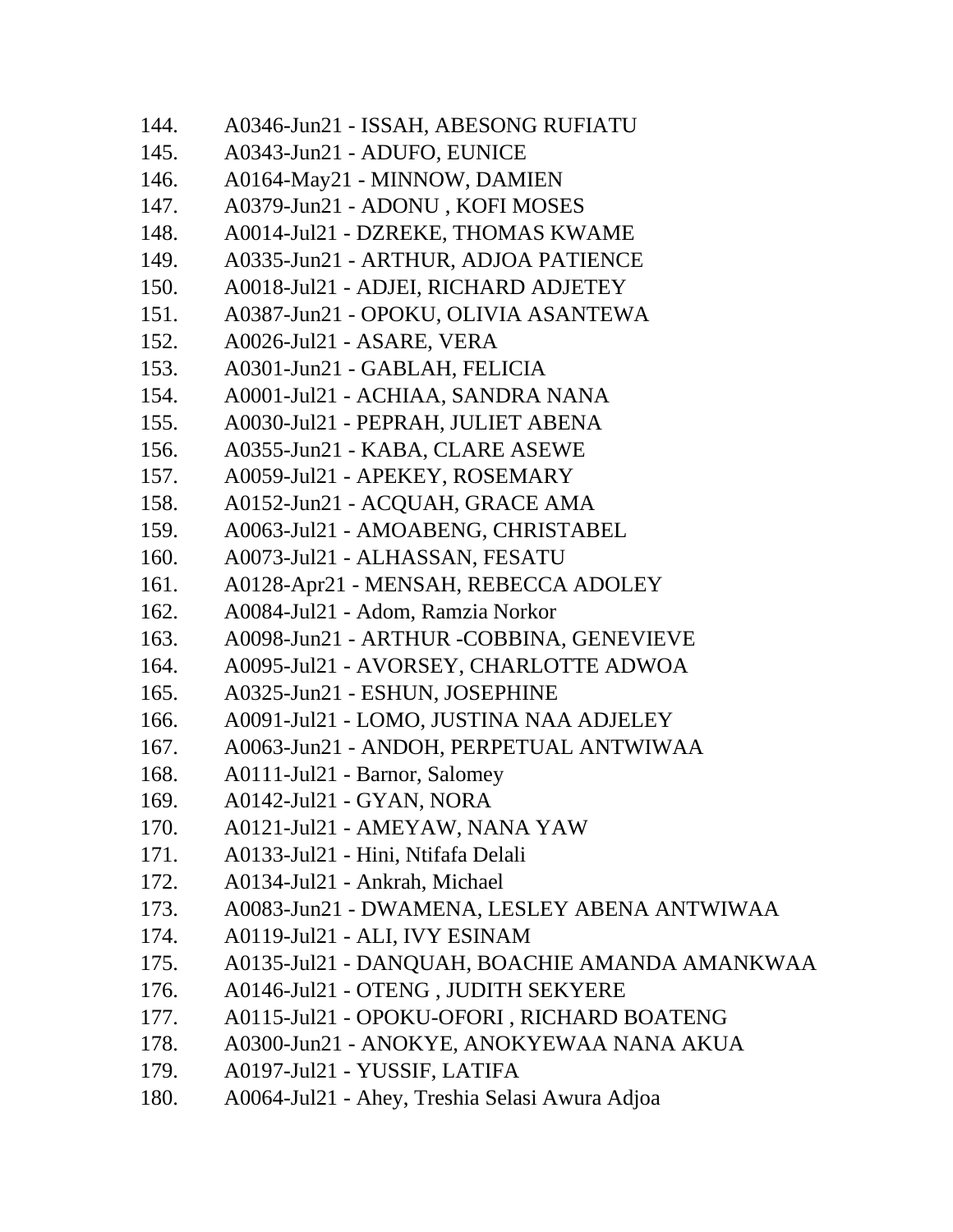| 181. | A0235-Jul21 - Yeboah, Mavis Adjeiwaah      |
|------|--------------------------------------------|
| 182. | A0224-Jul21 - AGBOFOATI, BERNICE           |
| 183. | A0216-Jul21 - KALU, GRACE                  |
| 184. | A0278-Jul21 - ASIMEH, PHILIP MARTEY        |
| 185. | A0197-Apr21 - GBEVE, GLORIA YAYRA          |
| 186. | A0265-Jul21 - Mensah, Abigail Appanyin     |
| 187. | A0279-Jul21 - Quaye, Gabriel Morrison      |
| 188. | A0077-Jul21 - QUARSHIE, EMMANUEL NYARKU    |
| 189. | A0292-Jul21 - ANNAM, GLORIA                |
| 190. | A0025-Aug21 - WELLINGTON DEDI, ALISHA AKUA |
| 191. | A0016-Aug21 - ADISS, SALAMATU              |
| 192. | A0122-Jul21 - KYEREMEH, GLORIA HERMA       |
| 193. | A0028-Aug21 - BITTOR, KOFI STEPHEN         |
| 194. | A0294-Jul21 - FRIMPONG, NANCY EFUA         |
| 195. | A0271-Jul21 - OSEI, OWUSUWAH MATILDA       |
| 196. | A0042-Aug21 - Asare, Lydia                 |
| 197. | A0063-Aug21 - ADOFO, AMOFA STEPHEN         |
| 198. | A0046-Aug21 - AGYEI, EMMANUEL ASANTE       |
| 199. | A0057-Aug21 - AMOAKO, STANLEY KWABENA      |
| 200. | A0117-Aug21 - KWEGYIR, ELFIN EBOW          |
| 201. | A0133-Aug21 - GANYO, RITA                  |
| 202. | A0145-Jul21 - OBIRIBEA, JENNIFER MANTEBEA  |
| 203. | A0139-Aug21 - SARFO-NTOW, NANA AMMA TIWAA  |
| 204. | A0221-Jul21 - OSEI, TRUDY OBENEWAA         |
| 205. | A0165-Aug21 - ASANE, CELESTINA NANA ABA    |
| 206. | A0171-Aug21 - KLOMEGAH, DELIGHT EDINAM     |
| 207. | A0180-Aug21 - Owusu, Jedidiah Boateng      |
| 208. | A0150-Aug21 - Mustapha, Halimatu Sadiya    |
| 209. | A0210-Aug21 - Asare, Kingston              |
| 210. | A0216-Aug21 - OMOLOYE, MALICE DZIDZORM     |
| 211. | A0195-Aug21 - KORANTENG, NKANSAH CALEB     |
| 212. | A0222-Aug21 - QUAYE, MARILYN KWENORIE      |
| 213. | A0231-Aug21 - BOATEMAA, MARGARET           |
| 214. | A0275-May21 - NGRESANGMA, MARTHA           |
| 215. | A0237-Aug21 - AMPONG, MABEL                |
| 216. | A0118-Aug21 - NIHARD, DANIELLA GIMMEL      |
| 217. | A0241-Jul21 - Ofori, Precious              |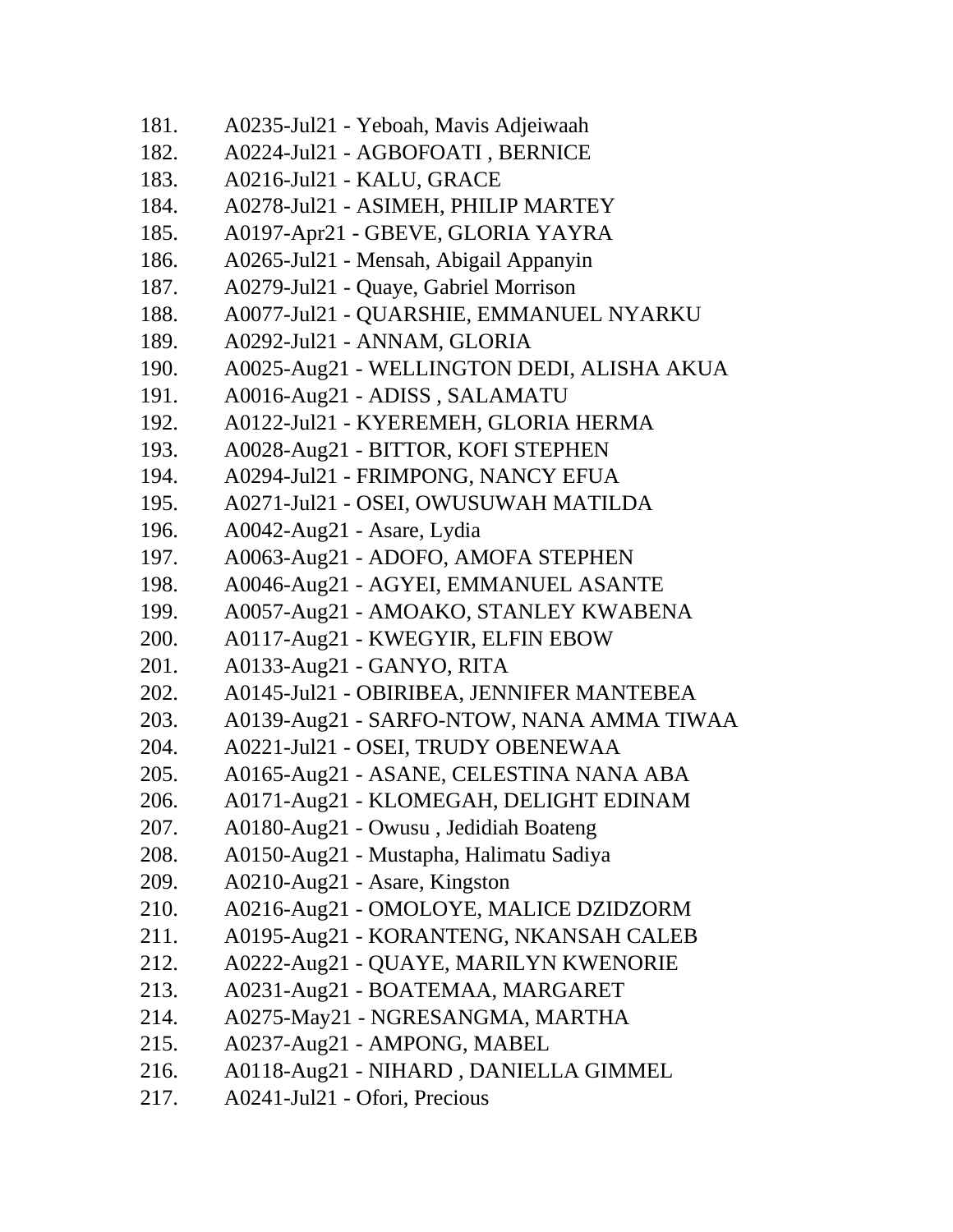| 218. | A0158-Aug21 - TETTEH, SONY OPARE             |
|------|----------------------------------------------|
| 219. | A0343-Aug21 - Obeng, Kezia                   |
| 220. | A0212-Aug21 - ASARE, GLADYS DZIFA OFFEIBEA   |
| 221. | A0111-Aug21 - Etrue, Sadia Alimatu           |
| 222. | A0349-Aug21 - BOAKYE, RACHAEL                |
| 223. | A0395-Aug21 - AMEWUGAH, CHRISTABEL SEYRAM    |
| 224. | A0206-Aug21 - AGBENU, MARGARET YAYRA         |
| 225. | A0437-Aug21 - NKEMENE, EMMANUEL              |
| 226. | A0414-Aug21 - GALLEY, BERNARD                |
| 227. | A0474-Aug21 - WUMBILA, Ibrahim               |
| 228. | A0359-Aug21 - NANI, JULIA ELINAM AMA         |
| 229. | A0439-Aug21 - Abeka Kangah, Lordina          |
| 230. | A0274-Aug21 - KUMODJI, EMMANUELLA KAFUI      |
| 231. | A0471-Aug21 - NKETIA, BENEDICTA ASABEA       |
| 232. | A0487-Aug21 - KUMAH, ESTHER MATEYKO          |
| 233. | A0306-Aug21 - QUANSAH, DOROTHY               |
| 234. | A0381-Aug21 - ACKAH, NAOMI TANEFA            |
| 235. | A0247-Jul21 - ASAMOAH, ASAAH KEZIAH          |
| 236. | A0511-Aug21 - OTOPAH, RAPHAEL DANSO          |
| 237. | A0566-Aug21 - BOAFO, BELINDA BOAHEMAA        |
| 238. | A0542-Aug21 - OTCHERE, PATIENCE              |
| 239. | A0587-Aug21 - Adotey, Benedicta Akweley      |
| 240. | A0572-Aug21 - TATA, HARRIET                  |
| 241. | A0591-Aug21 - Amoah, Carolina Fynnba Tinoleg |
| 242. | A0592-Aug21 - VODOAGO, ANGELIS               |
| 243. | A0638-Aug21 - ABREFA, NAANA ABENA            |
| 244. | A0633-Aug21 - EPHRAIM, GRACE                 |
| 245. | A0564-Aug21 - WANYE, WILHELMINA MWINIMAKAARA |
| 246. | A0168-Aug21 - Amenya, Veronica Sena          |
| 247. | A0006-Sep21 - Sam, Esther                    |
| 248. | A0025-Sep21 - BOADU, MIRIAM AMA              |
| 249. | A0507-Aug21 - KUDZONU, RACHAEL AGYEMANG      |
| 250. | A0532-Aug21 - GYAMFI, MAAME SERWAA           |
| 251. | A0028-Sep21 - Adam, Zainab                   |
| 252. | A0055-Sep21 - ACQUAH, ELIZABETH TAKYIWAH     |
| 253. | A0063-Sep21 - KWAYISI, MARJORIE ADUMEA       |
| 254. | A0025-Jun21 - BADZI, PHIDELIA                |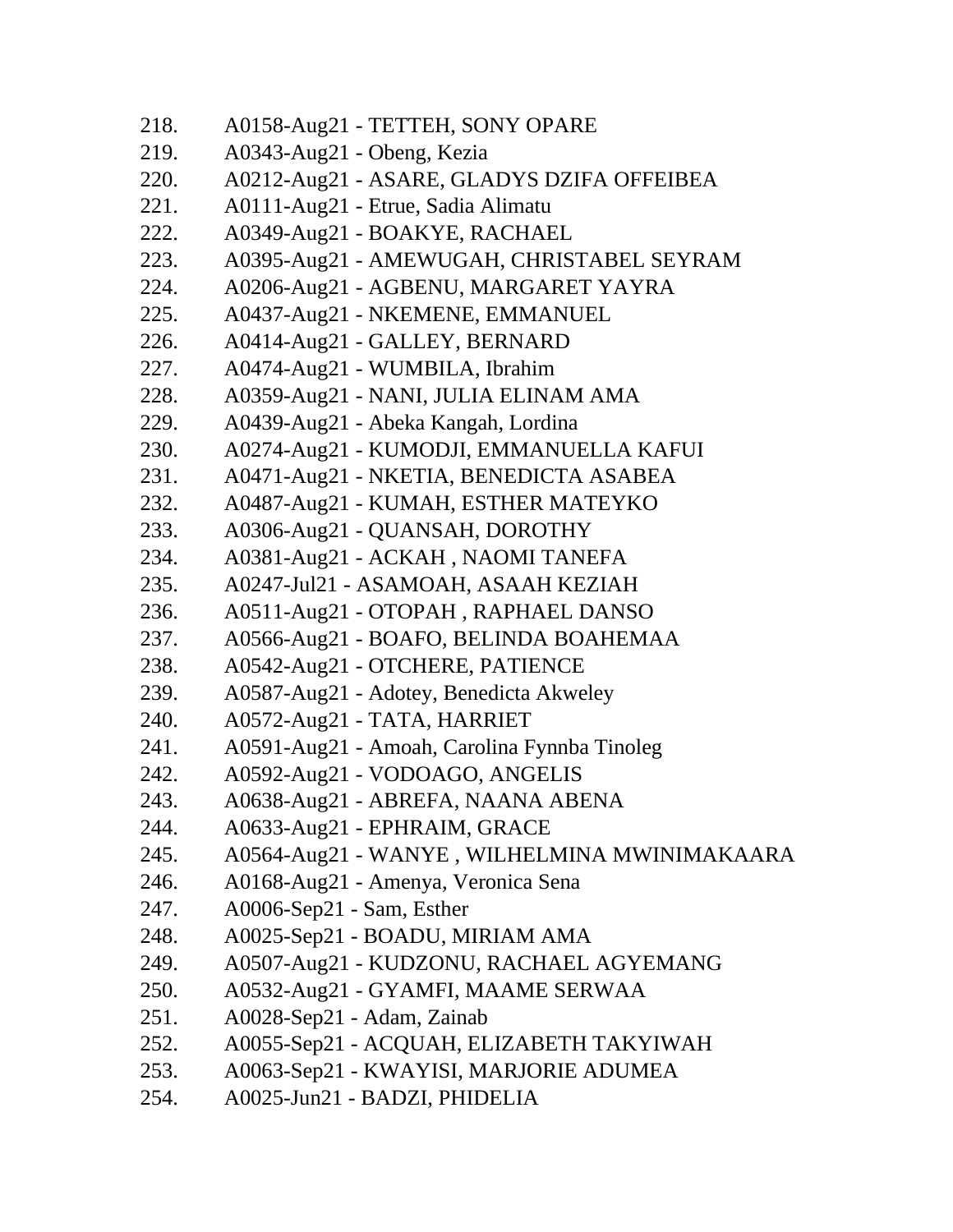| 255. | A0081-Sep21 - EFFAH, DESMOND DARKO            |
|------|-----------------------------------------------|
| 256. | A0105-Sep21 - Eghan, Michael                  |
| 257. | A0109-Sep21 - TWUMASI, PERSIS OFFEIBEA        |
| 258. | A0112-Sep21 - Adom, Valerie Naa Kuokor        |
| 259. | A0129-Sep21 - OBENG, MIRIAM APPIAH            |
| 260. | A0135-Sep21 - Asamoah, Akosua Serwaa          |
| 261. | A0145-Sep21 - SAFO, KANTANKA NANA YAW         |
| 262. | A0152-Sep21 - ESSILFIE, ANNABELA ARABA        |
| 263. | A0165-Sep21 - NDZIBAH, KELVIN                 |
| 264. | A0166-Sep21 - Asem, Simon Kofi                |
| 265. | A0409-Aug21 - ASIBU, EUGENIA MAAME ESI ADEPA  |
| 266. | A0290-Aug21 - ADOTEY, SARAH                   |
| 267. | A0018-Oct21 - ARMOH, PRISCILLA AGYAPOMAH      |
| 268. | A0036-Oct21 - ANTHONY, EKUA OFORIWAA          |
| 269. | A0333-Jun21 - AGYAPONG, LAWRENCIA             |
| 270. | A0067-Oct21 - NARWORTEY, PATIENCE NARKIE-DEDE |
| 271. | A0081-Oct21 - BUDU, ALFRED                    |
| 272. | A0015-Oct21 - ALASAN, PRECIOUS KIKELOMO       |
| 273. | A0010-Sep21 - BARRY, ABDUL MAJID AMADU        |
| 274. | A0087-Oct21 - ESHUN, PRISCILLA                |
| 275. | A0101-Oct21 - APPIAH, FREDA                   |
| 276. | A0089-Oct21 - ANTWI, PORTIA NANA YAA SERWAA   |
| 277. | A0082-Jul21 - MINTAAH, PERPETUAL              |
| 278. | A0134-Oct21 - AWAL, SUMAIYA GUISSIDA          |
| 279. | A0045-Oct21 - KYERAAH, STEPHANDY              |
| 280. | A0110-Oct21 - MILLS KEZIAH AFUA, KEZIAH AFUA  |
| 281. | A0123-Oct21 - SANI, FIRDAUS                   |
| 282. | A0096-Oct21 - MUNIRU, ZULAIHA                 |
| 283. | A0127-Oct21 - ADEKAH, LINDAH ELIKEM           |
| 284. | A0198-Oct21 - IBRAHIM, NABIL SULEMANA         |
| 285. | A0202-Oct21 - FRIMPONG, ISAAC WASHIE          |
| 286. | A0148-Oct21 - FIAWOTSO, ASEYE                 |
| 287. | A0241-Oct21 - Otoo, Nathaniel Nii Amoo        |
| 288. | A0207-Oct21 - NORTEY, CHRISTABEL NAA SHORMEH  |
| 289. | A0186-Oct21 - BAADU, DEBORAH ANIMWAA          |
| 290. | A0192-Oct21 - AMPONSAH, DIANA SAFOA           |
| 291. | A0086-Oct21 - ADJEI, PRISCILLA AMA            |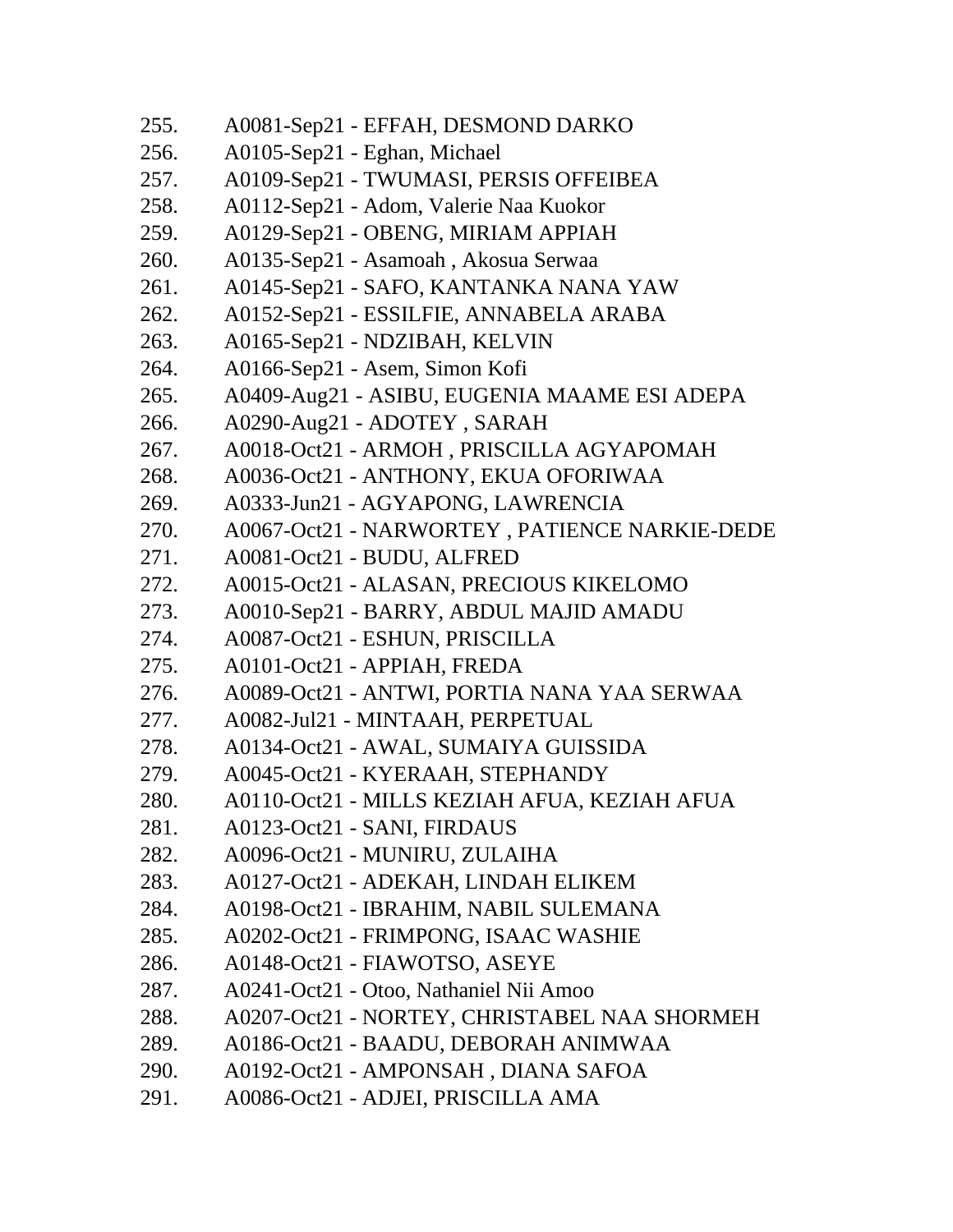| 292. | A0006-Nov21 - Sagoe, Emmanuel                 |
|------|-----------------------------------------------|
| 293. | A0008-Nov21 - UTHMAN, ZAKIYA YANDOR           |
| 294. | A0013-Nov21 - ABOKO, PETER                    |
| 295. | A0025-Nov21 - CLOTTEY, CEDELLA                |
| 296. | A0042-Nov21 - Dzefe, Moudlyn                  |
| 297. | A0029-Nov21 - BUABENG, WENDY AKUA             |
| 298. | A0070-Nov21 - OTENG, ANNOWA SALOME            |
| 299. | A0071-Nov21 - DUODU, ATTA KWASI               |
| 300. | A0102-Oct21 - ALORWORDOR, EDNA ASEYE          |
| 301. | A0220-Oct21 - Danso, Elizabeth                |
| 302. | A0107-Nov21 - ADJEI, DOROTHY                  |
| 303. | A0103-Nov21 - NEYOH, THERESAH                 |
| 304. | A0127-Nov21 - Asumang, Gideon                 |
| 305. | A0137-Nov21 - Tetteh, Eunice                  |
| 306. | A0080-Nov21 - MOHAMMED S, AKINA AWOTWE        |
| 307. | A0142-Nov21 - Ibrahim, Rashida                |
| 308. | A0147-Nov21 - KUMAH, EUGENIA                  |
| 309. | A0158-Nov21 - MENSAH, IRENE AMMENUVEVE ADZOA  |
| 310. | A0229-Nov21 - ARHIN, JONATHAN                 |
| 311. | A0268-Nov21 - MARTEI-JUDE, NII ROBERT         |
| 312. | A0281-Nov21 - AKPELEASI, FLORA LORLORLI YAAYA |
| 313. | A0249-Nov21 - BROWN, THERESITA ADWOA          |
| 314. | A0259-Nov21 - Odro, Samuel Nti                |
| 315. | A0262-Nov21 - AYIVOR, CYNTHIA                 |
| 316. | A0305-Nov21 - Adjei, Eve                      |
| 317. | A0322-Nov21 - OKAI, ZENOBIA OKAILEY           |
| 318. | A0113-Nov21 - Stilson, Robert                 |
| 319. | A0014-Dec21 - NUHU, SHARIFATU                 |
| 320. | A0045-Dec21 - OKYERE, EMMANUEL                |
| 321. | A0039-Dec21 - MILLS, THOMAS OBO               |
| 322. | A0064-Dec21 - BREKWAH, MAAME AMA              |
| 323. | A0067-Dec21 - FIANKO, DEBORAH                 |
| 324. | A0071-Dec21 - MENSAH, PETERLYN                |
| 325. | A0081-Dec21 - SAKYI, OFORSUWAA VANESSA        |
| 326. | A0083-Dec21 - OFORI, BRIDGET                  |
| 327. | A0097-Dec21 - NOMO, REGINA                    |
| 328. | A0065-Dec21 - VORDZORGBE, EYRAM               |